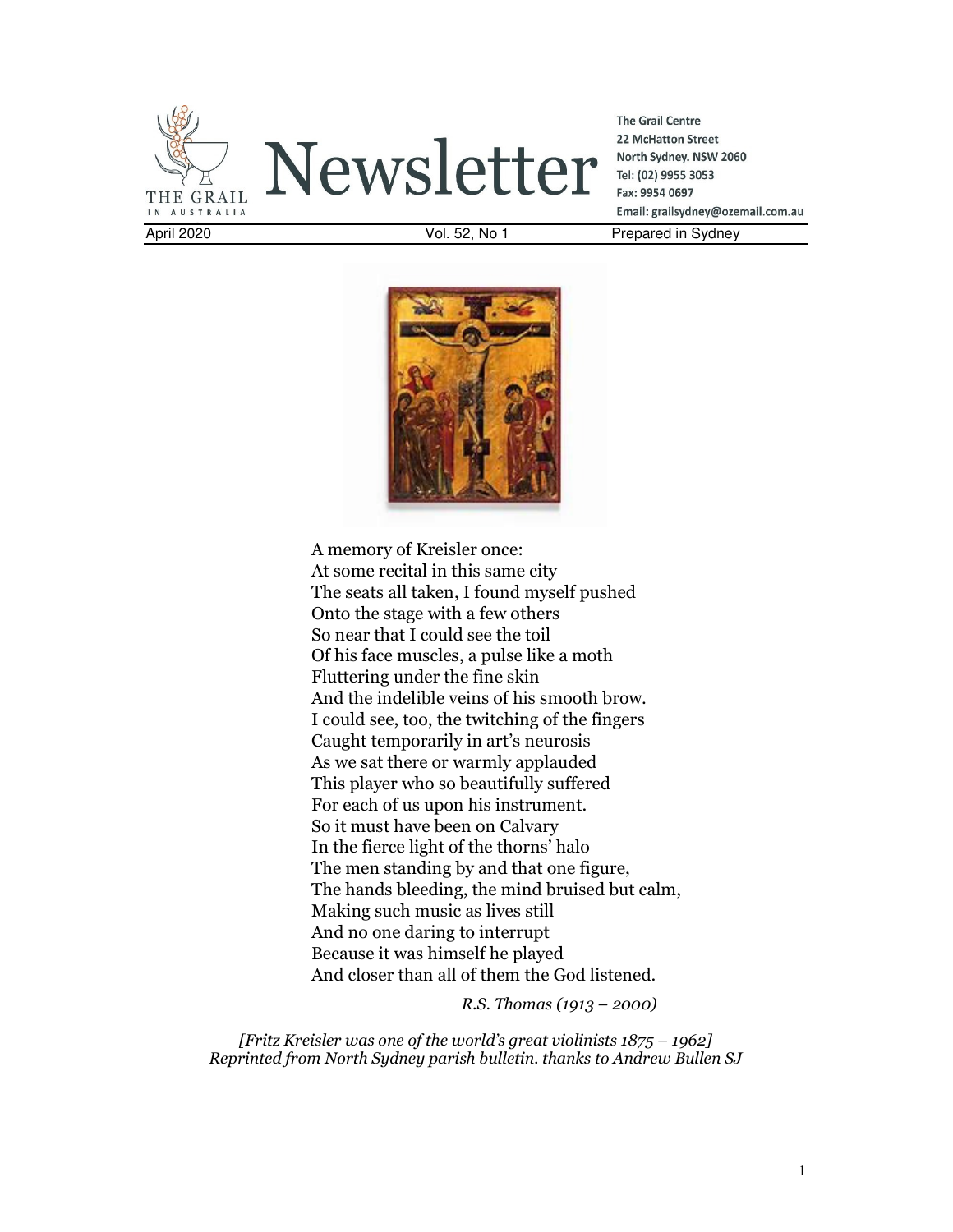## **CONTENTS**

| News from here and there                                | 3       |
|---------------------------------------------------------|---------|
| <b>Brisbane</b>                                         | 3       |
| Sydney                                                  | 5       |
| Melbourne                                               | 7       |
| Lenten Program 2020: Understanding Easter - A New Story | 9       |
| Papua New Guinea (PNG)                                  | 11      |
| In Memory                                               | $12 \,$ |
| Weathering the Storm, Part I                            | 13      |

# **PUBLICATIONS**

#### *Global Justice Overcoming Poverty Bulletin*

4 pages of short up-to-date reports and articles. Issued bi-monthly from January. To receive a copy, contact grailsydney@ozemail.com.au Available by email or by post if necessary.

#### *Pacific Outlook*

4 pages on economic, social and environmental issues of the small island nations of the Pacific. Issues bi-monthly from February. To receive a free copy, contact **grailsydney@ozemail.com.au** Available by email or by post if necessary.

# **ADDRESSES**

The Grail Centre **Andrea Venier**<br>
22 McHatton Street<br>
21/25 McBean Street 22 McHatton Street<br>North Sydney. NSW 2060. Tel: 02 9955-3053 Tel: 03 9548-9432 grailsydney@ozemail.com.au

14 Carawatha Avenue TBA<br>
Ferny Hills. QLD 4055 Mea Tel: 07 3351-5390 vidler\_herbert@aapt.net.au

North Sydney. NSW 2060. Clayton. VIC 3168. (Melbourne)<br>
Tel: 02 9955-3053 Tel: 03 9548-9432 avenier@bigpond.com

Jill Herbert Contact in North Queensland Ferny Hills. QLD 4055 Meanwhile, ref. Sheila Hawthorn (Brisbane) at Sydney address above. at Sydney address above.

Website www.grailaustralia.org.au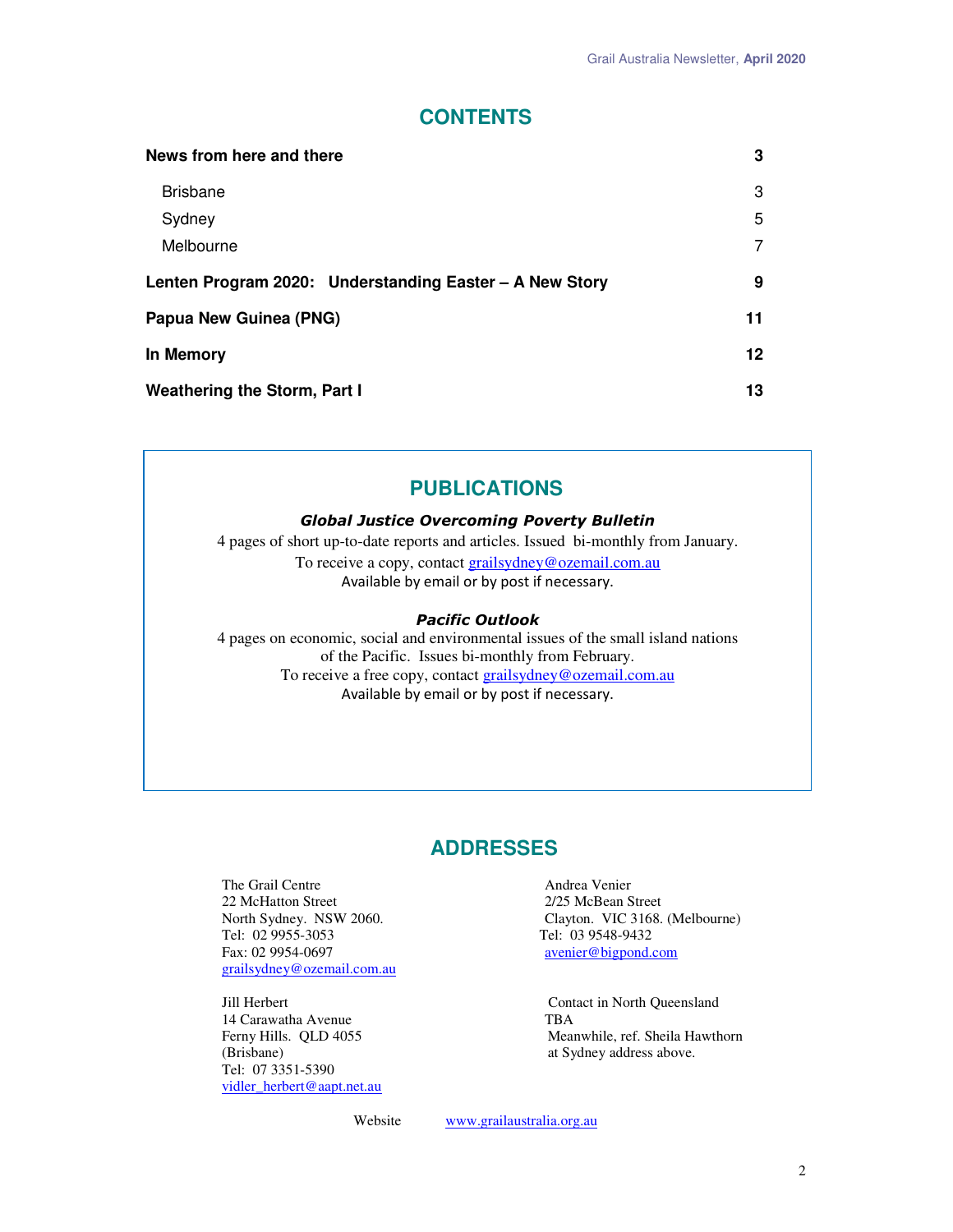## **News from here and there**

### **Brisbane**

The Brisbane Grail was pleased to meet members and friends of the Grail in Papua New Guinea (PNG) who were here, together with the Archbishop of Port Moresby, Cardinal John Ribat, to celebrate the blessing of the shrine of Blessed Peter To Rot in Marian Valley outside Brisbane. Mary Mennis and Judy Brown went by bus to the Valley with other excited participants from PNG who sang all the way, to the entertainment of passing motorists. Peter To Rot, Martyr, is the first Melanesian to be declared Blessed - a catechist in the province of East New Britain , who was killed serving his fellow Christians during the Second World War.

Albina Namuesh and her two friends, Emma and Teresia, joined us at a Grail meeting and an informal meeting at Mary's. They were happy with the coverage by the *Catholic Leader*, a Brisbane weekly paper, which showed the procession and celebration in all its splendour. Albina brought photos of their National General Assembly and told us of the elections of office bearers, which was all very impressive. Albina was interested in Helen Jeffcoat's son's study of nursing and paramedics and invited him to do his placement in PNG and then consider transferring to medicine. When he hesitated she assured him it would be possible. Her own daughter is a very busy medico.

Mary will be helping Cardinal Ribat write his life story. The Cardinal speaks very strongly about climate change, rising sea levels, the washing away of parts of Tuvalu, Kiribati and other low lying islands. Mary has been engaged to teach at the Seminary in PNG and to provide her many books for their library. Albina and others will be back in July and we look forward to meeting them again and to catching up on the progression of Blessed Peter To Rot to sainthood. We almost feel we know him now. Mary has written extensively about him in articles and journals and will be writing a book about him.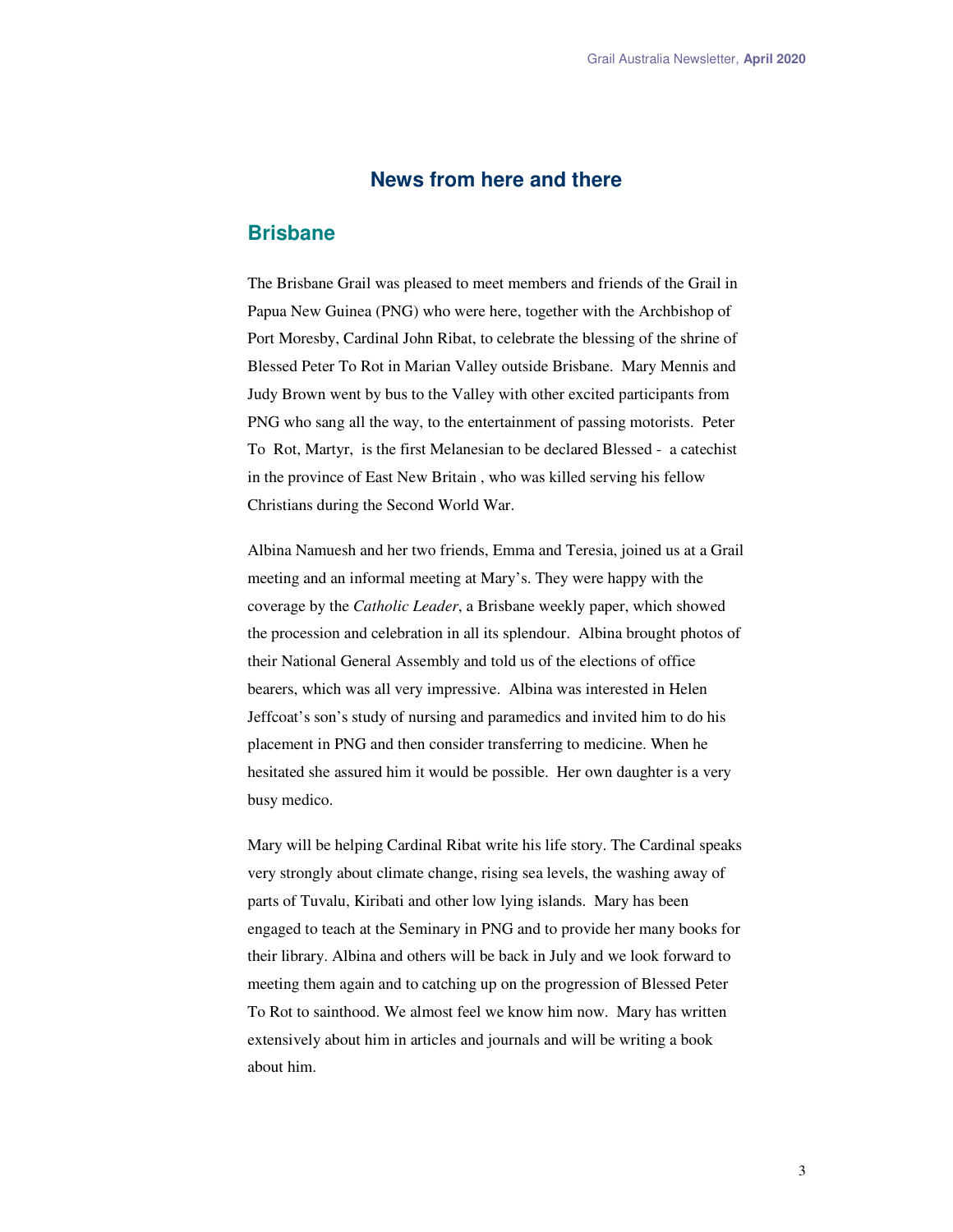Everyone is very busy in their parishes and work places. Liz Lancaster is active in her Social Justice Group who impressed us with their forward planning. Helen is teaching a class how to make sustainable beeswax food wraps. Janet Galos and Judy attended a day on *Laudato Si'* at Queen of Apostles parish organised by Louise Scott whom I was encouraging to join the Grail. However, she has found a niche in her parish for her activities. Judy suggested we ask some of the young people who spoke that day to speak with our Grail group and after we heard of the wonderful work Jan O'Donoghue's grandchildren are doing, we decided we would ask them as well.

Joan Chittister is speaking in Melbourne and Sydney in September and indicated she would speak in Brisbane if invited. An ecumenical group has formed and is meeting fortnightly. Judy, Janet and I are involved in this group. We are conferring with Melbourne and Sydney wondering whether Joan will still come with the coronavirus spreading as it is.

We have bought multiple copies of the biography of Anne Hope, an influential Grail leader in South and East Africa, and are reading it avidly. She was a complex woman who contributed significantly in opposition to apartheid and to Steve Biko's education. She thought he would be a future president of South Africa and was horrified to hear of his murder. Anne's own niece was killed because of her work against apartheid. The program, *Training for Transformation,* developed by Anne and Sally Timmel, has become the primary source of inspiration and practical guidance for justice and liberation groups in all the continents of the world.

My granddaughter Sophie has been brought home from Sweden urgently because of COVID-19. As she was driving to the airport she heard that the University of Uppsala where she was studying had closed. Relieved to be home she will be in quarantine for a month.

Jill Herbert and Helen were the planning team for a commemorative Paschal Meal before Easter. Janet recently prepared and facilitated a reflection day based on the works of Evelyn Underhill and John Main. We look forward to her next presentation on the topic, *A 21st Century Paradigm Shift: from Historical Jesus to Cosmic Christ*. *(Ann Aboud)*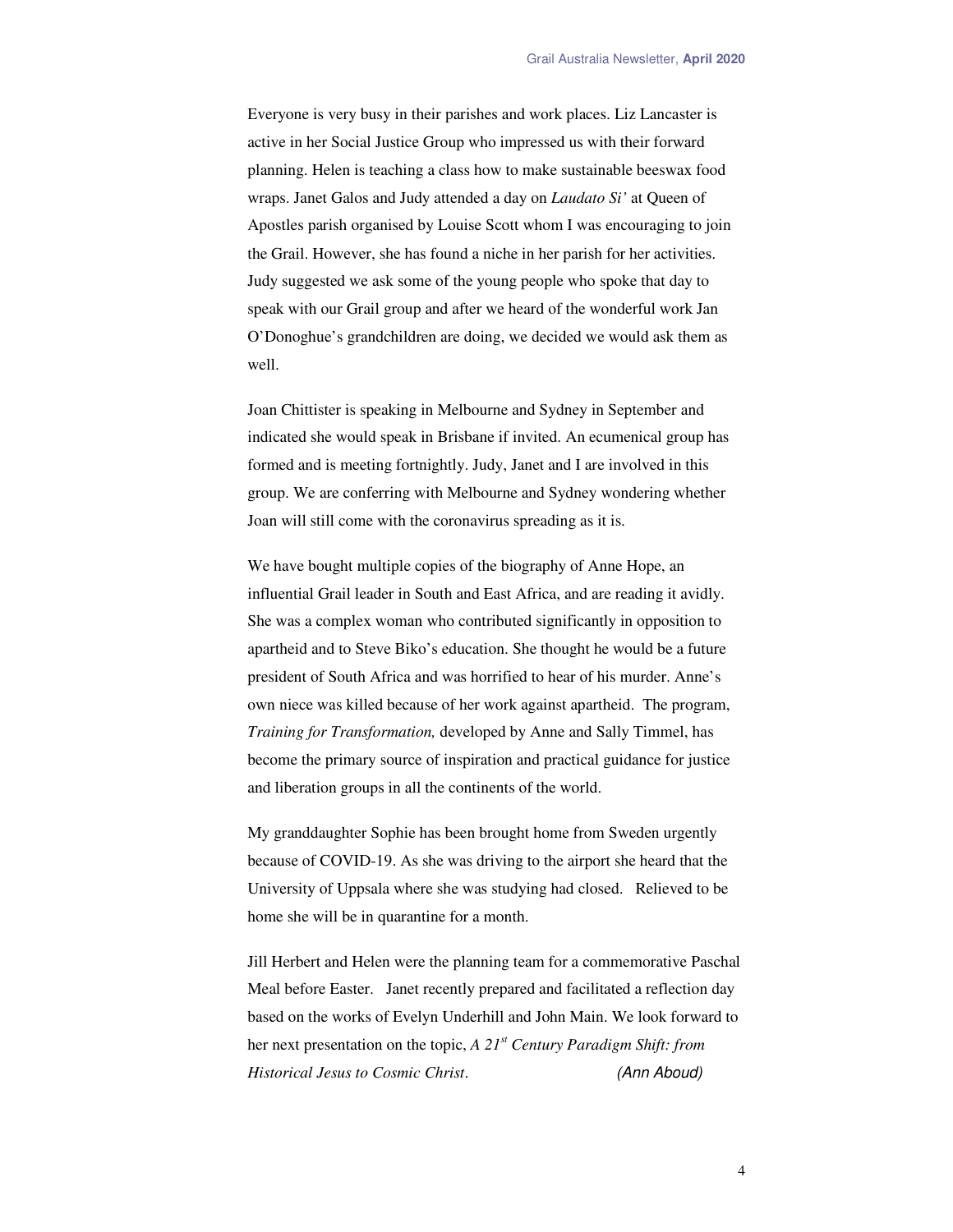## **Sydney**

Of the two programs that we postponed from late 2019 to early 2020, only one took place before our Federal and State Governments agreed to impose strict bans on group activities to reduce the spread of COVID-19. This program was a day forum with the title, *How can we make our society more civil?* It was led by Eva Cox, well known sociologist, feminist and activist. The event was fully subscribed with many newcomers to the Centre; and the energy in the room was palpable even before Eva began to speak and intensified as the day went on. But our plans for effective follow-up have stalled until we know not when.

Our intention to continue working with Susan Connolly rsj and Sheelah Treflé-Hidden on René Girard's thought and our contemporary world remains a firm intention until we can make it a reality – perhaps later in the year.

Tricia Gemmell's series of reflections, scheduled for seven Tuesday mornings through the year, began in February with an unexpectedly large number of participants keen to ponder and discuss Richard Rohr's *The Universal Christ.* Now suspended. And we had one gathering for a very promising Lenten evening program – again with a welcome number of new faces in the midst of the more familiar - before we had to cancel further meetings. Anne Marie George, one of the planning group has written more about this program (see p.6 below).

Our first Book Group discussion in January centred on Ruth Park's classic tale of poor Irish residents of inner-city Sydney, *The Harp in the South* . February's book was the best-seller, *Dark Emu,* by Bruce Pascoe, which uncovers evidence of Aboriginal systems of food production and land management that refutes the portrayal of the First Peoples in Australia as entirely nomadic hunter-gatherers. By the end of March, we had replaced our coming together over an evening meal with an e-mail exchange of comments on Thea Astley's powerful D*rylands.* Now in April, we are each reading whatever we choose and exchanging our separate reviews.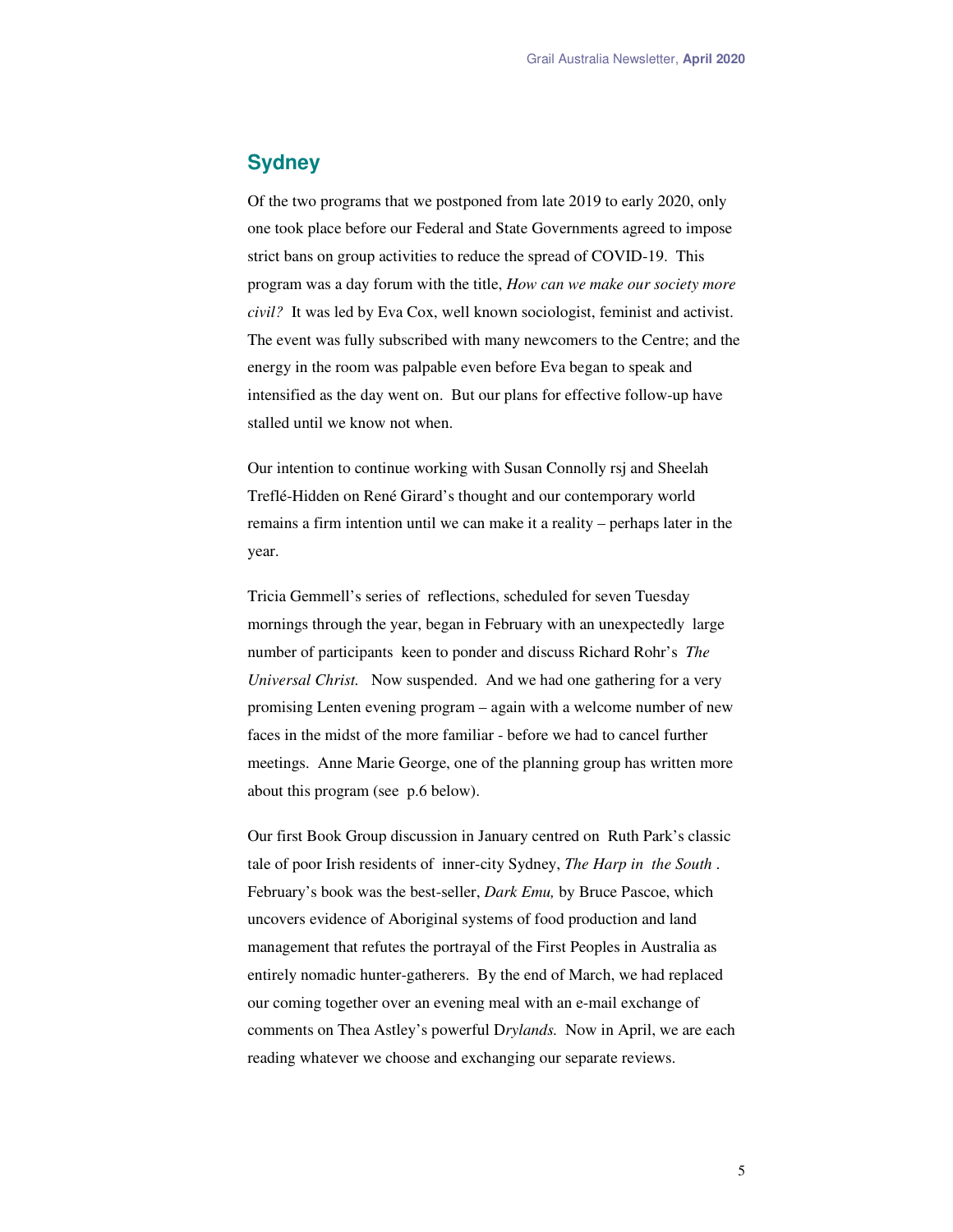Joyce Kornblatt's C*reative Writing Workshop* has been meeting at the Centre every first Saturday of the month for several years, 10 am – 4 pm. After our first face-to-face in February, Joyce proposed we continue via Zoom. And so it was in March; there we were smiling at one another, connecting over a span of 200 kilometres. Everyone affirmed the experience: of course, not as good as being together physically but a lot better than not communicating at all.

We've had an effective Grail meeting in the same way and plan to use this medium from now on for both regional and national purposes.

The Work Groups of two networks in which the Grail is actively involved the Australian Fair Trade and Investment Network (AFTINET) and the Faith Ecology Network (FEN) - also meet regularly via Zoom. AFTINET had plans to celebrate its twentieth anniversary with several public events all of which are postponed till the latter half of the year, hopeful for some reprieve by then. Meanwhile, its educative work, its critical analysis of trade negotiations and its campaigning against their unjust and overreaching features continue, using digital media. FEN, an interfaith network, has two public events in an advanced stage of planning – an interfaith conference and a city prayer vigil. Rather than abandon or delay these events, the Core Group has decided to propose to Australia's national public broadcaster, the ABC, that they be adapted for broadcasting. We wait in hope.

On 7h March, Tricia Gemmell, Helen Gomez, Ruth Crowe and Sheila Hawthorn joined a number of women and men on the steps of St Mary's church, North Sydney, for a prayerful acknowledgment of International Women's Day, organised by Women and the Australian Church (WATAC). Earlier Helen had also attended the Annual General Meeting (AGM) of WATAC, which affirmed the importance of the organisation, especially at this time of a Plenary Council of the Australian Church. The meeting elected a new executive and the participants emerged from it evidently energised and enthusiastic about the future.

Albina Namuesh, from the Port Moresby Grail group in Papua New Guinea, came to stay with us in the Sydney Centre for nine days or so in February a visit which we all enjoyed very much.. Albina was among the very large number of Papua New Guineans to join in the ceremony of blessing of a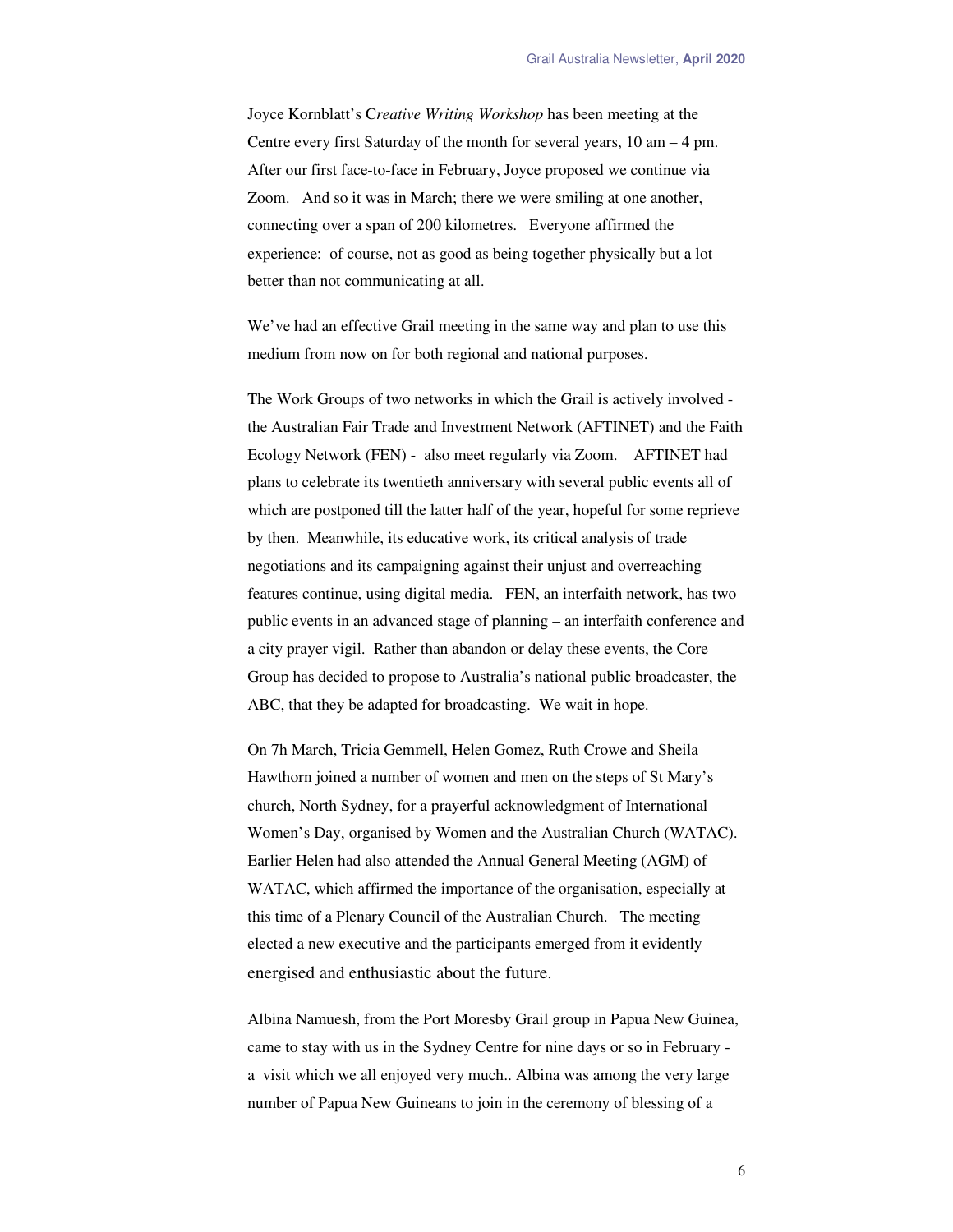shrine of Blessed Peter To Rot erected in the Valley of Shrines outside Brisbane. (See Brisbane News above.)

Elizabeth Lee alerted us to the Jesuit Refugee Service (JRS) Lenten appeal for contributions to their foodbank which serves Asylum Seekers who receive no support from the government. They are often described as 'illegals' although there is no such thing as an illegal Asylum Seeker. 'Avila' became the drop-off base and Liz drove a boot load of nonperishable food to JRS on Easter Tuesday. Thanks to all those who contributed.

In February, we had a farewell lunch party to express our deep thanks to Kendall Benton-Collins who, sadly, resigned her position as Administrative Assistant here after over three years of highly skilled and reliable service. Kendall expressed the wish to remain connected as a volunteer and, true to her word, was (and continues to be) very helpful in the process of selecting and inducting her replacement. We welcome Rosamund Burton and look forward to her working with us.

There are more birds singing in the garden more happily than we have heard since before the fires last year A delight.

May this Easter season bring us all and our world a new life of peaceful flourishing. *(Alison Healey and Sheila Hawthorn)* 

#### **Melbourne**

At the time of December Newsletter, we were praying for a less disastrous bushfire season. How the world has changed over our summer! What can one say without seeming to trivialise these events? We continue to pray for everyone in dire straits and for all the rest of us who try to adapt to this 'new normal'.

Despite the people who are reacting in an apparently selfish way, the goodness of many lifts the spirits. A sense of real community, kindness and respect is evident across the world. We are also inspired by the ability of human beings to use their creativity to cheer us and to make valuable use of their time. Using our Grail initiative, we, too, will find ways to be of service to others. It is most significant that we may now have the space to reflect on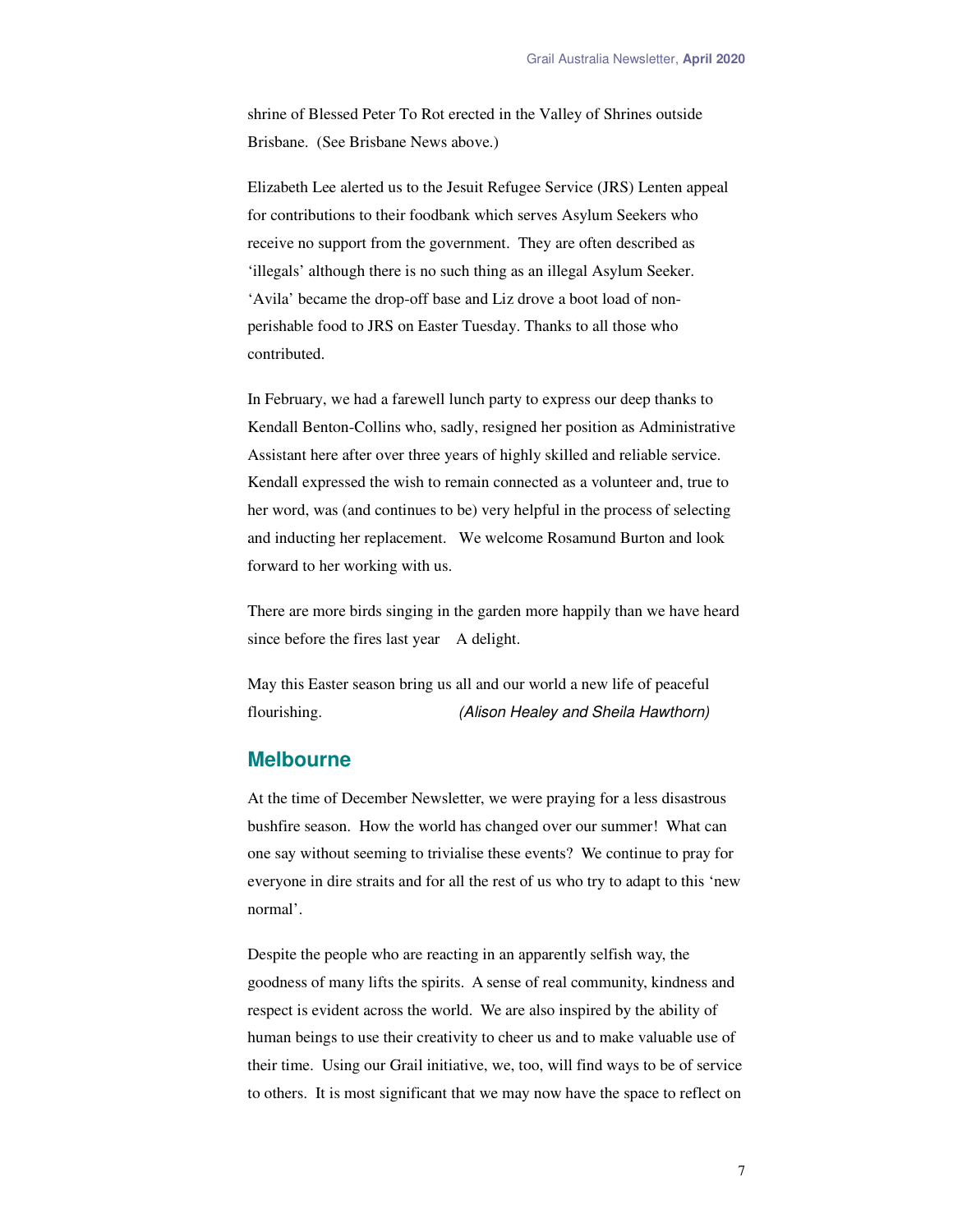our lives, to reassess and spend time on our spiritual growth. We are grateful to belong to a movement of women whose resource in this area is incredible.

As our planned events for this year have been cancelled or put on hold, we are nevertheless keeping in touch via technology. Our *lectio* group had two gatherings in person, one at Hesed and one at Irena and Kevin Dunn's home, before the physical distancing began. We continued discussing Greg Sheridan's tome, *God is good for you*, but also reflected on some of the Grail International Leadership Team's questions on leadership. We will be facilitating further contributions on this subject in the near future. By the time this goes to print, we hope to be linked up via phone-video for future *lectio* gatherings which will include time for meditation.

In early January, Alison paid a quick visit to see Joanna Waite and to have a short break. (She planned to return in April but, to safeguard the residents, no visitors are permitted into the Retirement Centre until further notice.) Later in January, thanks to information received from Ruth and Alison, Andrea made contact with Elizabeth Kavuu from Kenya, who arrived in Melbourne to begin a Masters in Engineering at Melbourne University. We had an enjoyable lunch together on Australia Day and discussed the possibility of Elizabeth's residing at Hesed from the second semester, where she would be interested to participate in and assist the Melbourne group. At our first Regional Meeting for the year, Elizabeth met some of our members over afternoon tea after negotiating her way on Melbourne's trams.

It was lovely to have more happy news in January when Lauren and Mark Lockwood- Porter became proud parents of their beautiful baby girl, Harriet Ann, born on 25th. As seen in recent photos, bub and parents are going well. Many congratulations from all of us!

With most of uur planned 2020 activities now being on hold, we set the wheels in motion for the Hesed bathroom renovation, thanks to Genny Grabau's planning. We have very recently seen the architect's completed plans and hope to move to the next stage, if the builder's recommendations are approved.

We ask for prayers for Colette Gomez and her husband Mark, whose heart surgery has been repeatedly delayed, due to the COVID-19 situation. We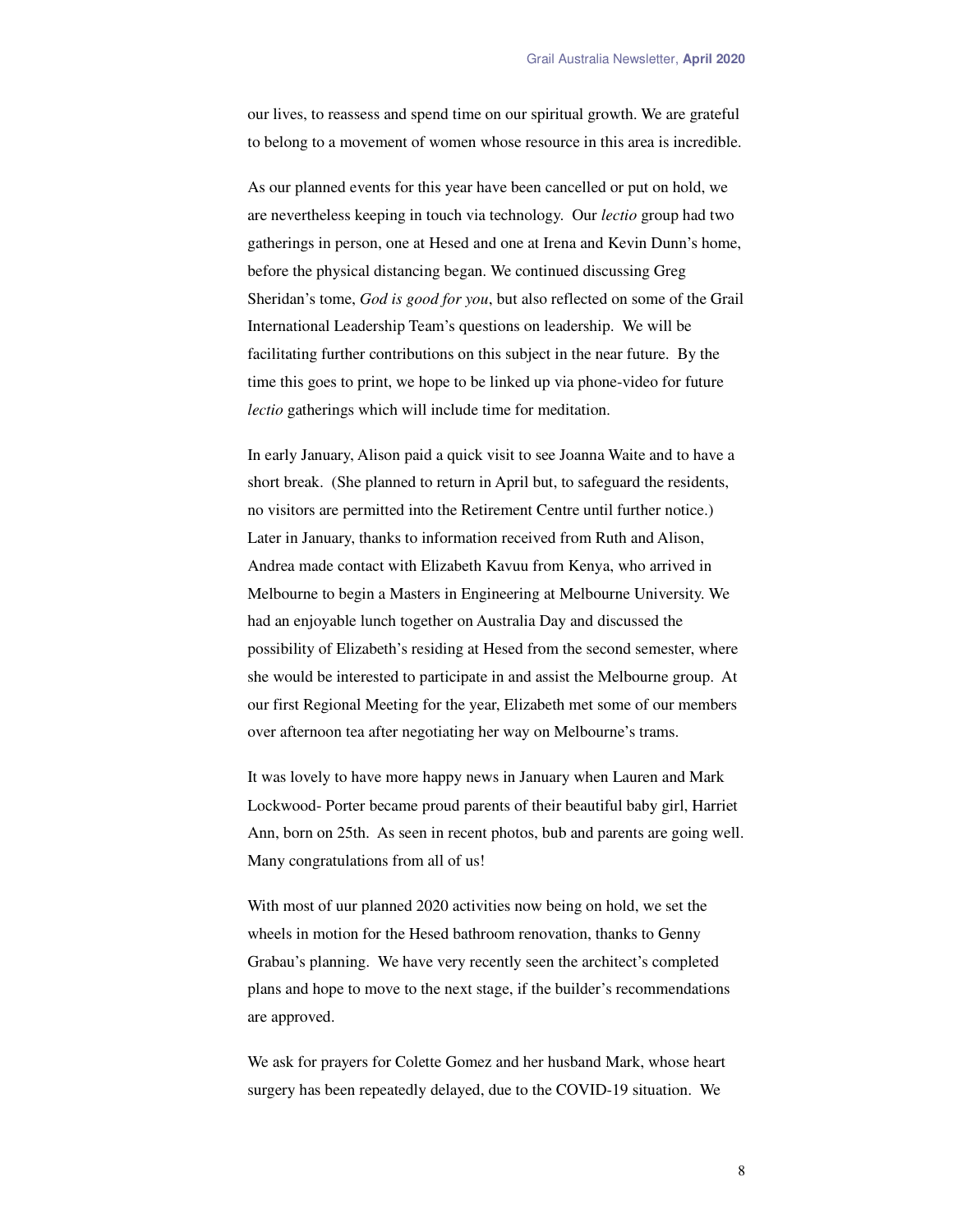also keep Mary Robertson, Colleen and the family in our thoughts and prayers as they mourn the loss of John, a loving, caring man. May we take strength from wonderful people who inspire us.

**Many blessings to all over this Easter Season and in the months ahead. Stay safe and well.** (*Andrea Venier)*

# **Lenten Program 2020: Understanding Easter – A New Story**

Planning for the Sydney Grail Lenten program began in early February 2020 with the single suggestion from Ruth Crowe that we present new theology on the meaning of Jesus' death and resurrection. With Lent early this year, the planning team was hard-pressed to create a program and find speakers in time, so we decided that we would collect readings for communal reflection instead. And so over a few meetings, we settled on excerpts from Judy Cannato, Richard Rohr and others, to be spread over three evenings in March with the themes:

- How do we understand the death of Jesus?
- How do we understand the resurrection of Jesus? and
- The Kingdom of God the Easter celebration.

Twenty eight people attended the first evening on 11 March. There was lively exchange in the small group discussions and we were very encouraged by the response. As the second week approached, however, concerns about COVID-19 forced us to rethink the gathering, and we replaced the face-toface program with email sharing of the readings and reflections. During the following week, the Australian government imposed further restrictions on social gatherings, so once more the readings were shared online. If only we had known the possibilities of Zoom back then!

To give a taste of the readings and reflections in the program, here are sample responses from the third session, *The Kingdom of God – the Easter celebration.* 

9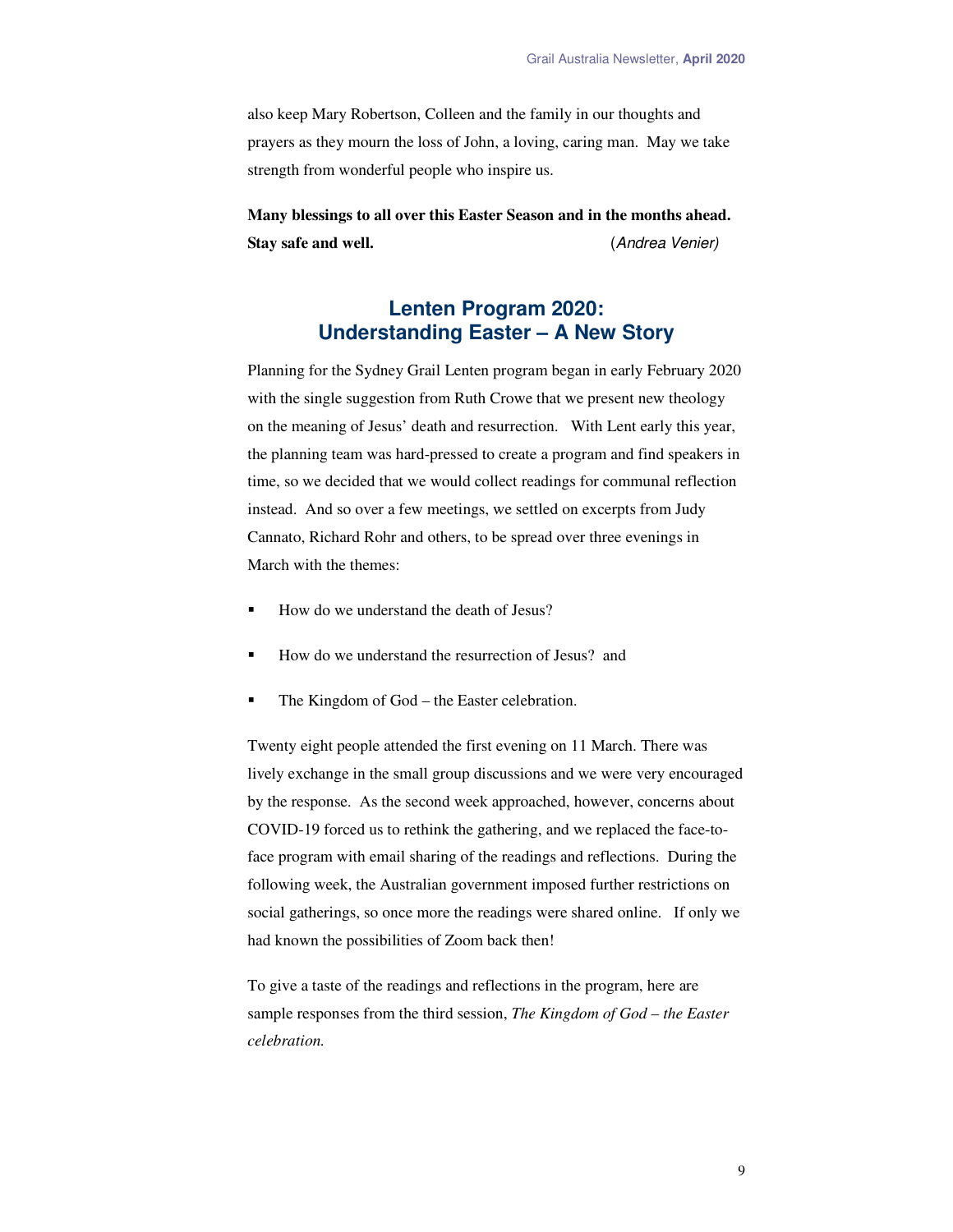1 There was one paragraph that jumped out at me today*,* not so much because it is the most revelatory or revolutionary but because it seems to speak into this time.

> *The 'kingdom of God' as we witness Jesus living it, is about responsible and caring relationships, ones that come out of a bigger story than Jesus' listeners were accustomed to hearing. 'What counts is people', writes John Fuellenbach., '[Jesus'] interpretive key is compassion and justice, not holiness and purity. Love is the heart of the Reign of God. By loving this way, Jesus himself creates a liberating lifestyle and exhibits a wonderful freedom to do good.' In and through his easy way of being with people, Jesus modelled and fostered relationships based on respect and love, for that is what he had experienced in his relationship with incomprehensible holy mystery. (Judy Cannato, Field of Compassion)*

**It is evident that relationship is the focal point of the kingdom.** I'm grateful to our Grail community that aspires to "live the kingdom", in compassion for humanity and all of creation. *(Liz Lee)* 

*2* I was particularly heartened by the words, *What counts is people,* and I am hoping this is an idea which will catch on in this world, rather than focussing on how much profit can be made and marginalising people, seeing those who have no work as not contributing to society. The first paragraph seems to sum up who Jesus was and his whole ministry of relationships of love with people: *Encounters with hypocrisy filled him with anger, and the sight of suffering moved him to compassion*. The presence of love is healing. This reflection is not only a comfort for me but a reminder that unconditional love as Jesus taught changes us in a deep and spiritual way. I wonder whether people's experiences because of the coronavirus will lead to a more compassionate society? *(Kay Hunt)* 

*(Anne Marie George. for the Planning Team: Sheila Hawthorn, Margaret Hetherton, Kay Hunt, Helen McCabe )*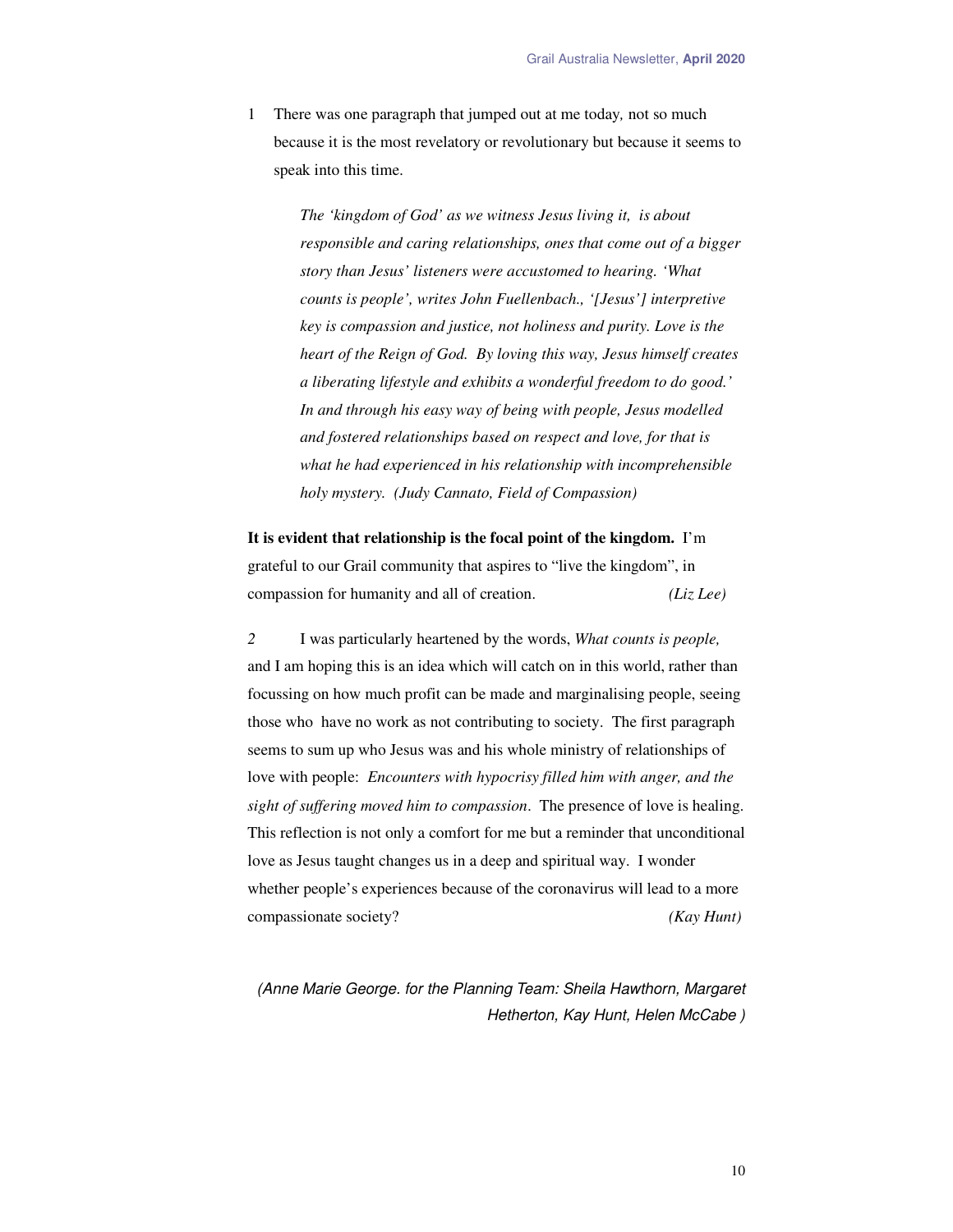## **Papua New Guinea (PNG)**

We have drawn on letters we have received from Grail women in various provinces in PNG to put together these news items.

A major event in December 2019 was a National General Assembly (NGA), hosted for the first time by the Grail group in East New Britain (ENB). It was held at the Seminary, where Adriana George is currently teaching. All who attended affirm their gratitude to the planning team for a wellconducted and stimulating meeting.

PNG consists of a number of populated islands; and the main island is substantially mountainous. This makes travel across the country expensive as, most often, it must be done by plane. However, seven women from four Local Groups managed to participate. We congratulate them. It was a pity that, of the four women representing the East Sepik who planned to attend, only one was able to do so in the end.

Highlights of the Assembly were:

- the commitment into The Grail of three women from Port Moresby in a ceremony in which the other members also renewed their commitment. We all want to warmly welcome *Anne Lema, Concepta Tikot* and *Angelica Bambano* into the International Grail. In the same ceremony, the Assembly remembered in gratitude Jacques van Ginneken SJ and all the founding members of The Grail 'who are with the Lord'.
- the election of a new National Team (NT) and National Treasurer. NT members are *Monica Liumene* (from West New Britain*), Susan Pope Karun* (ENB) and *Nancy Yahu* (Manus); the National Treasurer is *Joan Pepi* (also from Manus). They live on two different islands and, most of the time, will have to rely on telephone and electronic communication. They do plan to meet in July. Let us hope the restrictions on movement to prevent the spread of COVID-19 in PNG do not force them to cancel this. The news of the virus in PNG at time of writing is that there are seven reported cases of infection in three provinces - one case in New Britain.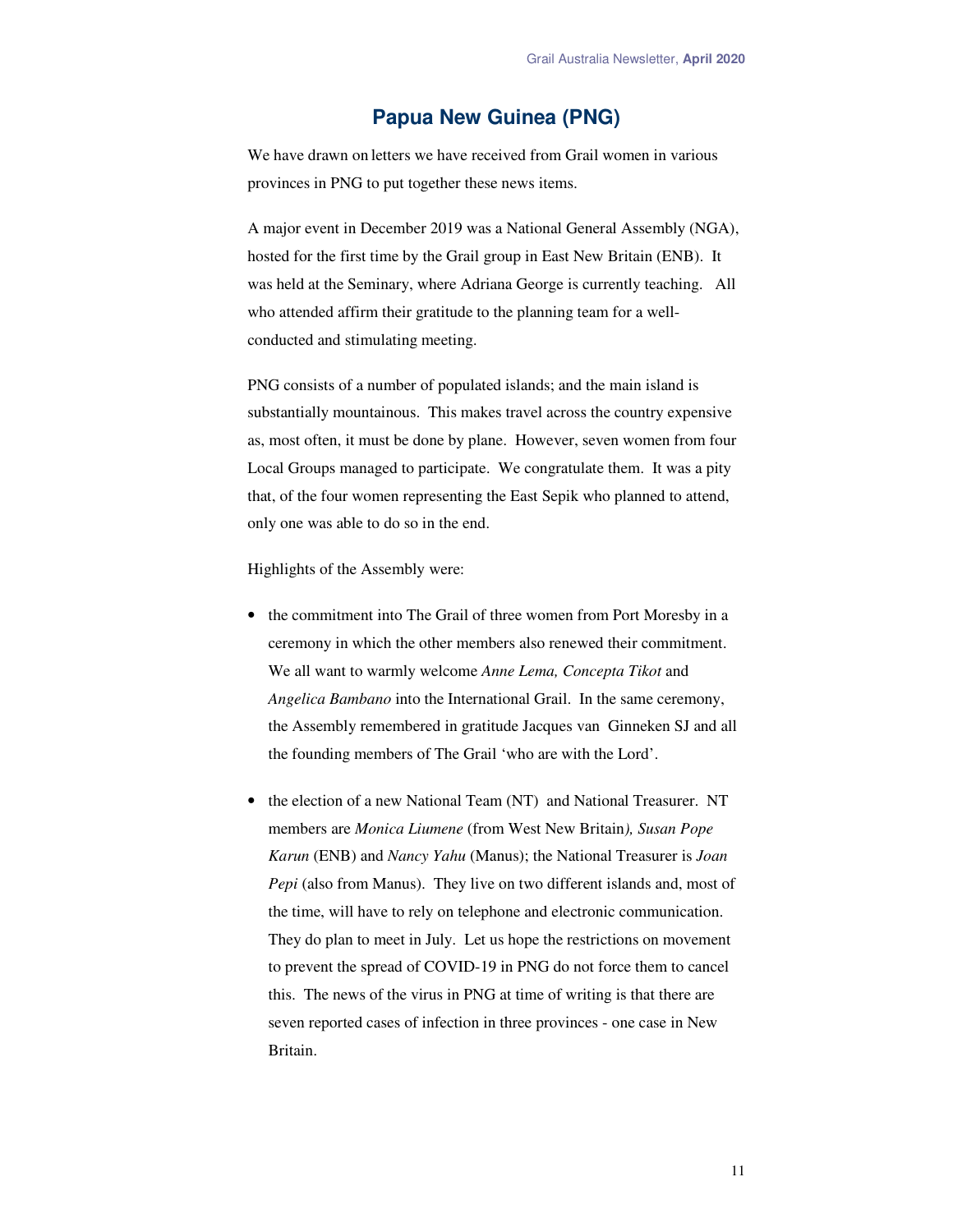Lenten programs of reflection and prayer took place in the Local Groups. In Moresby, Rose Maule reported that they followed a program called *Forty days with Jesus,* consisting of texts, prayers and songs, which they found enlightening and inspiring. They decided to meet together on Saturdays only and leave it to members to reflect in their own homes on the other days, but 'social distancing' required them to give up on even weekly meetings before the program was completed. What was especially good about this program, Rose writes, was that it helped them to know Jesus better – his personality and style of leadership as well as his great impact on people of all walks of life – and they felt more strongly how 'very privileged (they were ) to have been called to be his disciples in The Grail'.

To all our Australian readers, the PNG Grail express their sadness and send their deep sympathy for the terrible destruction brought to the land and its inhabitants over the last six months by drought and fires and floods and now the coronavirus. And they send their Easter greetings and good wishes.

*Sources: Albina Namuesh, Rose Maule, Nancy Yahu, Adriana George, Monica Liumene.* 

#### **In Memory**

I went to sleep; and now I am refreshed. A strange refreshment, for I feel in me An inexpressive lightness, and a sense Of freedom, as if I were at last myself As never had been before.

In St John Hemry Newman's poem, *The Dream of Gerontius*, he has Gerontius speaking of his dying and death in these memorable lines. I recall them now, writing of three long-time faithful friends:

 Rita Corby sent us news that her brother, *John Rasmussen*, priest of the Rockhampton Diocese, died in Mackay on 1st January. John was a member of a highly respected and generous Mackay family, who have been friends and supporters of The Grail since Joanna Waite and Pat Sheeran first arrived to establish a Grail Centre there in 1955. John had been suffering a long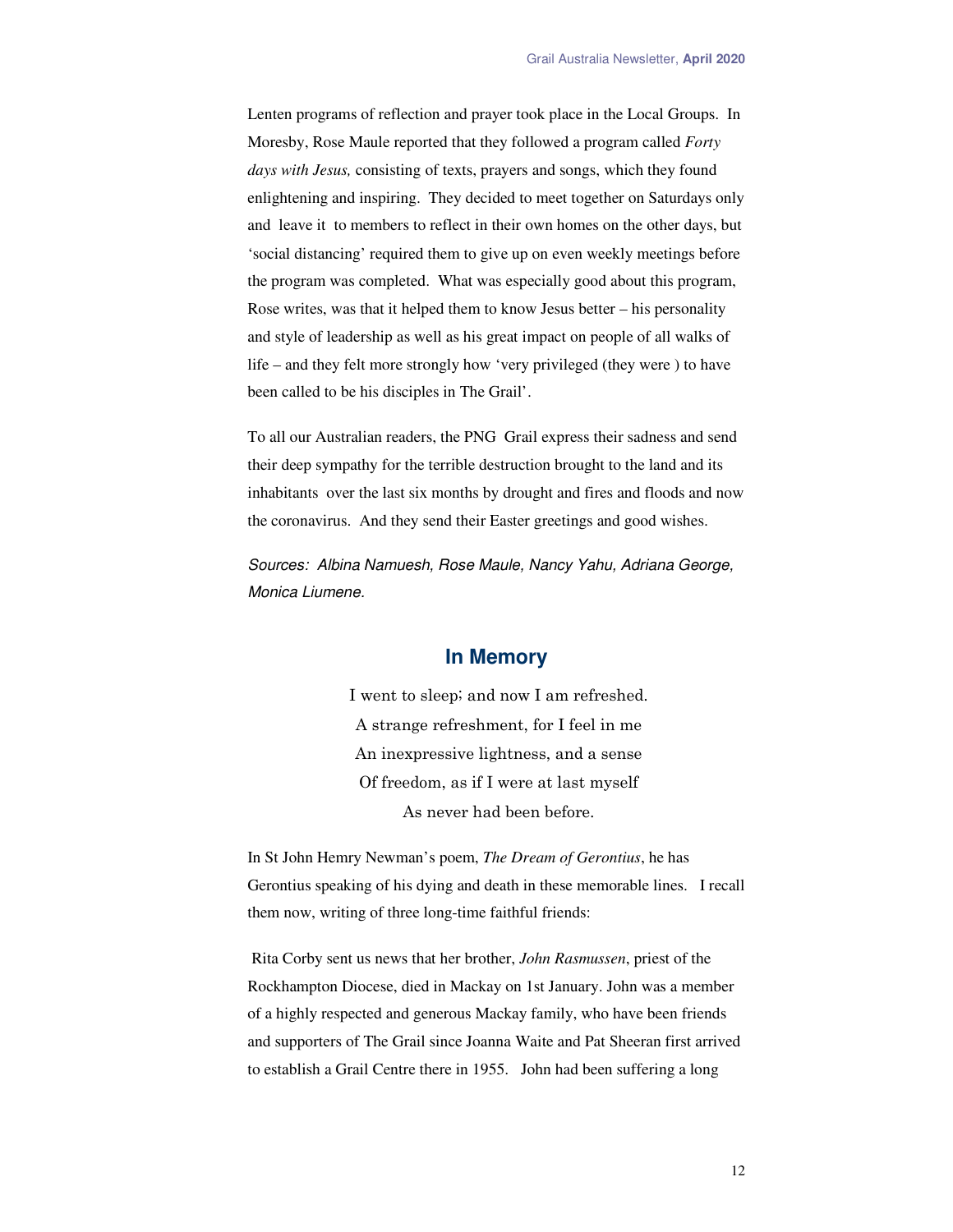illness, eased by the unfailing, loving care of his siblings. He is remembered as a man of integrity and kindness in his service of others.

*Anne Boyd* lived in 'Avila' as a young woman. As a registered nurse, she then worked for many years with Ryder-Cheshire projects in India. Having married and moved to Singleton on the Hunter River north of Sydney, Anne and Philip would come down to North Sydney each Advent to participate in the Carol Service presented in the St Mary MacKillop Chapel by the Grail Singers - and to join us over supper. Anne died on 16th March. Philip arranged for Anne's Requiem to be videoed and live-streamed. I was grateful to be able to feel present in the serene liturgy and to honour a warm, loving woman and her life of care.

*Mary Robertson's husband, John,* suffered a stroke and died in Sydney on 21st March. Mary has carried major responsibilities in the Grail in Australia over many years and John has been a source of quiet strength and ready support, whom we have all deeply appreciated. Sadly, the 'social distancing' regulations allowed only ten people at John's Requiem. We could but assure Mary and all the members of the Robertson extended family that we were one with them in thanking God for the life of this honourable, good man.

*(Alison Healey)* 

### **Weathering the Storm, Part I**

The community of the Southern Highlands in New South Wales, like many places around Australia, has been weathering the storm in recent times years of drought, followed by bushfires that destroyed homes and properties, then torrential rain. And many of us could do little but watch on. We knew that the loss, trauma and grief would not just wash away with the next passing cold front. Rather, this along with many past traumas would be carried by individuals and communities for weeks, months, even years to come. Surely there must be something we could do.

Four of us got together - Christine Carlton, a professional story teller, Patricia Thomas, a grief and bereavement counsellor, Elizabeth Lee, who accompanies people through compassionate listening, and Sr Merrilyn Lee at Hartzer Park. We envisioned offering opportunities for people to restore life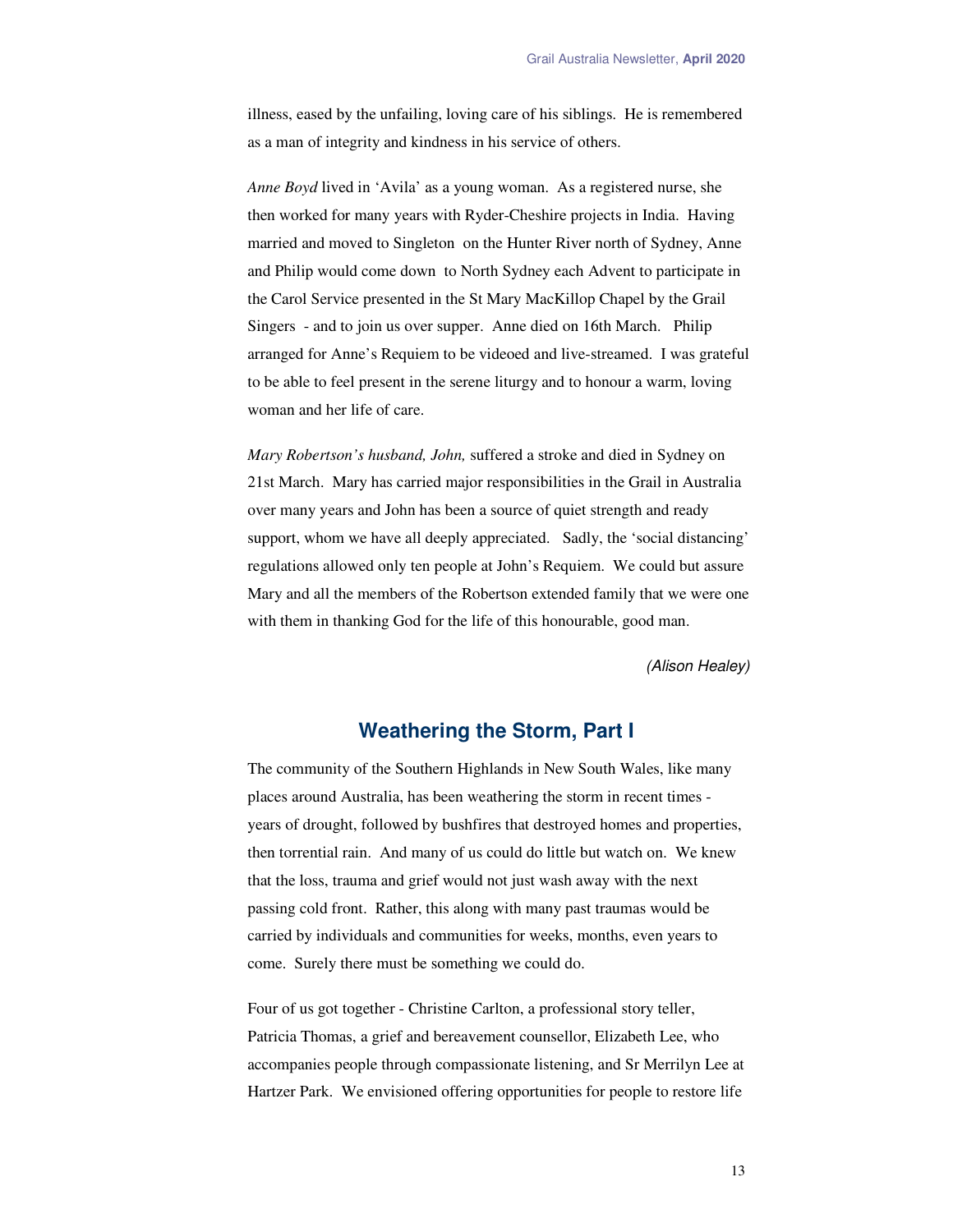after these crises, through sharing stories in the beautiful surrounds of Hartzer Park. We were fortunate to have the support of others who offered to come and hold space at these gatherings.

Unfortunately, the storms and crises did not abate; COVID -19 began to spread across our nation, as did directions for social distancing. Events were cancelled, leaving us with a quandary, whether to proceed or not with the first of these quarterly days on Wednesday, 18th March. Then, two of our facilitators, Patricia and Christine, became unwell. It was obvious that we could not offer what we had planned. But the loss, trauma and grief had not gone away and, as we were to discover, it continues to co-exist with the building anxiety and fear of the COVID-19 pandemic. We contacted people we knew were planning to come, with the following message:

> *"* In support of community attempts to slow the spread of COVID-19 and 'flatten the curve' of its spread, we are reluctantly cancelling our *Weathering the Storm* gathering at Hartzer Park on Wednesday, 18 March. However, if you wish to have some 'time out' at Hartzer Park or talk about your experience of living in these times of crisis you are still most welcome to come on Wednesday. Please be assured, that while maintaining appropriate physical distancing, we will continue to offer social connection and compassionate presence. We hope to be able to offer *Weathering the Storm* in its entirety when this public health crisis has abated. Please feel free to contact us on 02 4861 3223 or hartzprk@bigpond.net.au."

And so, Merrilyn and I prepared to welcome those who came. And three did. One from Narooma on the South Coast, another from Mittagong and a third from Melbourne. It so happened that these three women were known to each other. As well as companionship, delicious food and glorious autumn weather, the gifts of the day included: the sharing of stories of being overwhelmed, of devastation, love and miracles; a sense of being heard, embraced and affirmed; a space for silence, savouring and reflecting; the freedom to name, claim and naturalise feelings; an opportunity to care for one's body, mind and spirit; a sense of knowing that we are not alone, that friends, acquaintances and strangers are in this with us in these extraordinary times.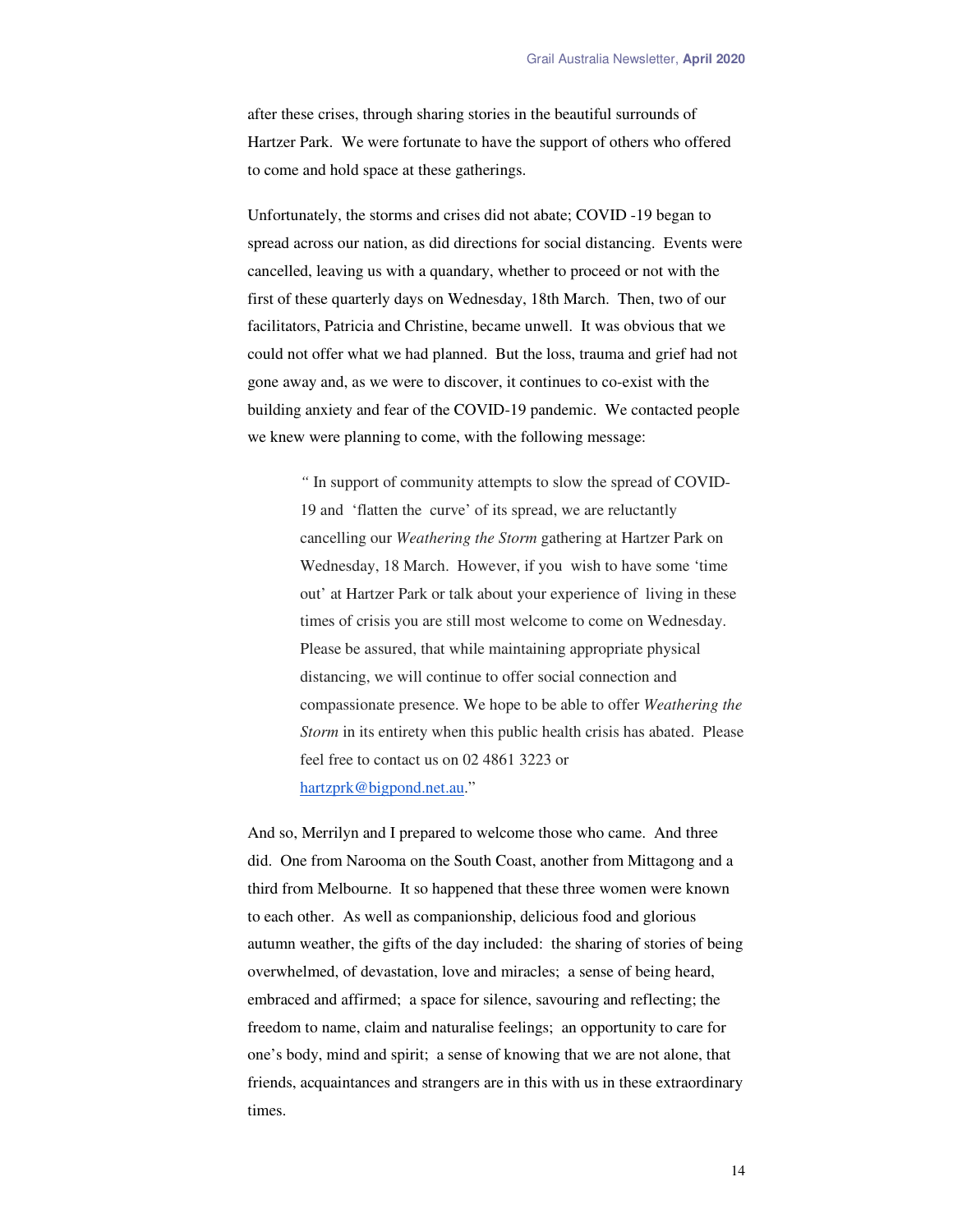I sense that the biggest learnings for us were:

1) This time of retreating from the 'busyness' of the world is vital for our individual flourishing, particularly following trauma.

2) Fostering social connection is crucial for weathering storms, more so when surrounded by messages advocating 'social distancing'.

3) Despite the layers of trauma we may be carrying, like layers of an onion, the outermost layer, the now, is where our attention and intention is most desperately needed. Stay with the now and the wisdom it holds.

As we concluded the day, there was an overwhelming sense of gratitude for the blessings of one another and the gift of the day. Events beyond our control will influence what happens next, so watch out for *Weathering the Storm* Part 2.

With much appreciation for Christine Carlton, Patricia Thomas, Merrilyn Lee, for their trust in exploring this space and for the support of *Grief Care* and the *Our Lady of the Sacred Heart* Community at Hartzer Park.

*(Elizabeth Lee, 23 March 2020)*